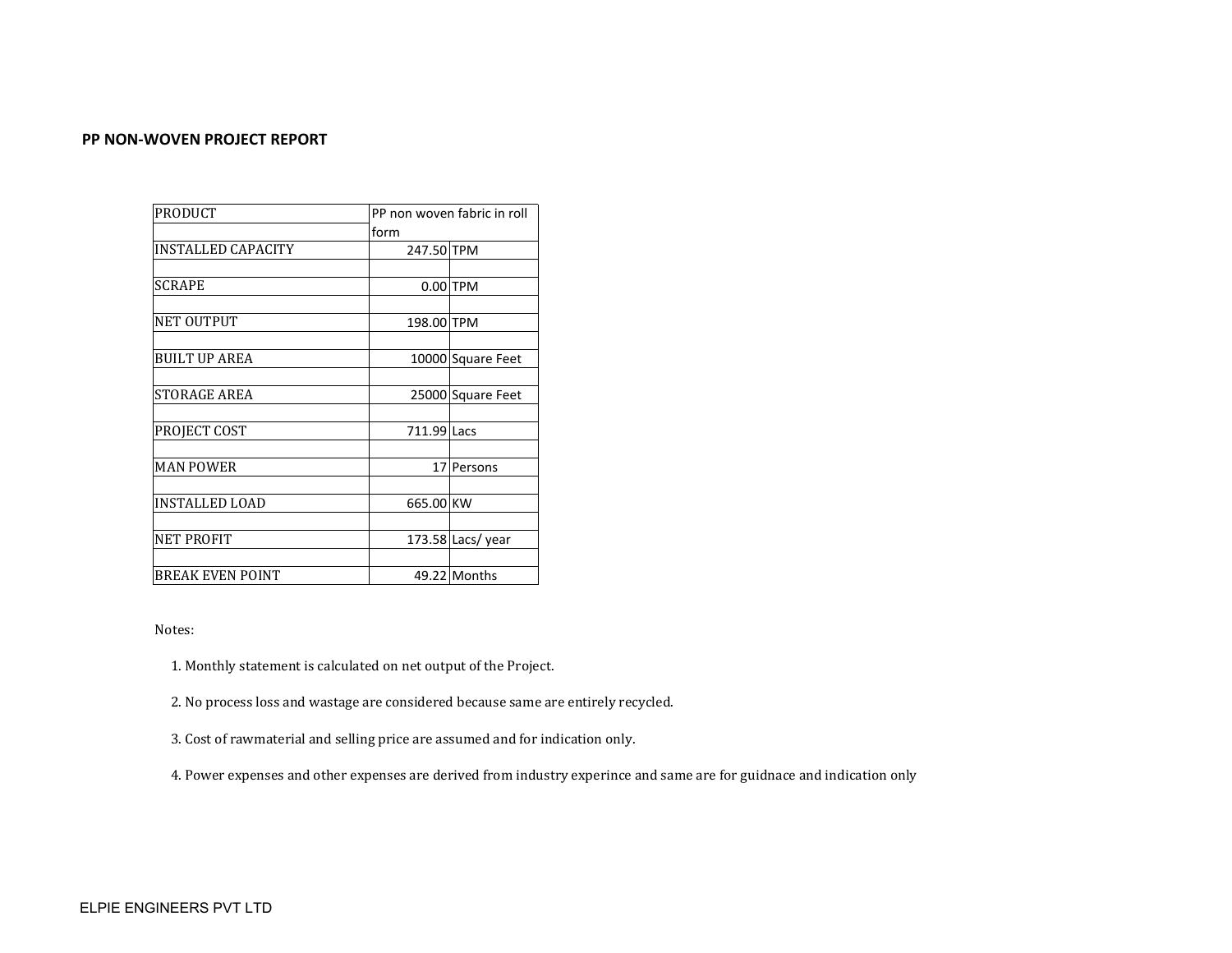# **PROJECT SUMMARY**

#### **Plant & machineries**

|                                    | Qty.  | Output kg/hr | Installed load | Operating load | Value Rs.in lacs |
|------------------------------------|-------|--------------|----------------|----------------|------------------|
| 1. PP non woven fabric line        |       | 360.00       | 665.00         | 266.00         | 511.00           |
| Model LPN-3200 S                   |       |              |                |                |                  |
| 2. Air compressor                  |       |              |                |                | 1.00             |
| 3. Chilling plant                  |       | Included     |                |                |                  |
| 4. Slitter rewinder                |       | Included     |                |                |                  |
| 5. Grinder                         |       | Included     |                |                |                  |
| 6. Tools & tackles                 | 1 Set |              |                |                | 2.00             |
| Total                              |       |              | 665.00         | 266.00         | 514.00           |
| 7. Electrification at Rs.5000 / kW |       |              |                |                | 33.25            |
| 8. Margin for working capital      |       |              |                |                | 164.74           |
| <b>Total cost of project</b>       |       |              |                |                | 711.99           |

#### **Rawmaterial requirement**

| Blend of PP granuals | 80 | Rs/kg | 158.40 |
|----------------------|----|-------|--------|
| & Additives          |    |       |        |

# **Working capital requirement**

| 15  | days         | 95.04  |
|-----|--------------|--------|
|     | days         | 44.35  |
| 15  | days         | 95.04  |
| 15  | days         | 95.04  |
|     | <b>Total</b> | 329.47 |
| 50% |              | 164.74 |
|     |              |        |

# **Manpower requirement**

| Manager                 |    | 40000 | 0.40 |
|-------------------------|----|-------|------|
| <b>Selling Manpower</b> |    | 50000 | 2.00 |
| Line operator $(2 + 2)$ |    | 20000 | 0.80 |
| Helpers for packing     |    | 5000  | 0.40 |
| Totall                  | 17 | Total | 3.60 |